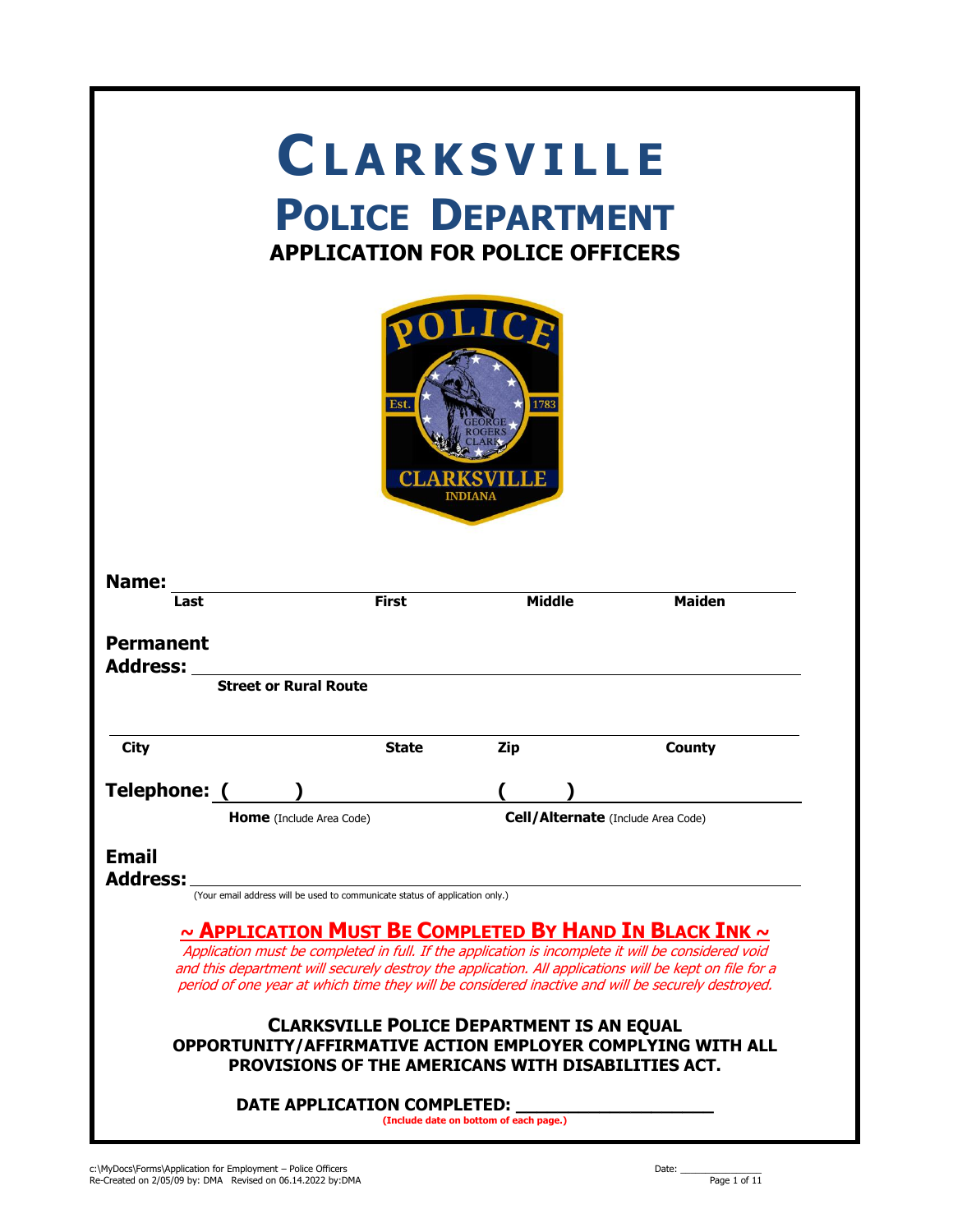## **I. INITIAL REQUIREMENT DATA**

Social Security Number: 2008 2009 2010 2020 2020 2031 2040 2051 2052 2053 2054 2055 2056 2057 2058 2059 2059 20

Date of Birth:  $\frac{1}{\text{Month}}$  $\overline{\phantom{a}}$   $\overline{\phantom{a}}$   $\overline{\phantom{a}}$   $\overline{\phantom{a}}$   $\overline{\phantom{a}}$   $\overline{\phantom{a}}$   $\overline{\phantom{a}}$   $\overline{\phantom{a}}$   $\overline{\phantom{a}}$   $\overline{\phantom{a}}$   $\overline{\phantom{a}}$   $\overline{\phantom{a}}$   $\overline{\phantom{a}}$   $\overline{\phantom{a}}$   $\overline{\phantom{a}}$   $\overline{\phantom{a}}$   $\overline{\phantom{a}}$   $\overline{\phantom{a}}$   $\overline{\$ 

This information is used for background clearances and this application will not be processed without a SSN and date of birth.

#### **II. EDUCATION DATA** (ATTACH TRANSCRIPTS FOR ALL)

List information for high school and all accredited colleges/universities you have attended.

| <b>NAME &amp; ADDRESS</b> | <b>COURSE/STUDY</b> | <b>HOURS</b><br><b>COMPLETE</b> | <b>GPA</b><br>4.0 Scale | <b>DID YOU</b><br><b>GRADUATE?</b> | <b>LIST DIPLOMA OR DEGREE</b> |
|---------------------------|---------------------|---------------------------------|-------------------------|------------------------------------|-------------------------------|
|                           |                     |                                 |                         |                                    |                               |
|                           |                     |                                 |                         |                                    |                               |
|                           |                     |                                 |                         |                                    |                               |
|                           |                     |                                 |                         |                                    |                               |
|                           |                     |                                 |                         |                                    |                               |
|                           |                     |                                 |                         |                                    |                               |
|                           |                     |                                 |                         |                                    |                               |
|                           |                     |                                 |                         |                                    |                               |

### **III. EMPLOYMENT DATA**

|                               | A. Have you ever been discharged or resigned to prevent being discharged from a |
|-------------------------------|---------------------------------------------------------------------------------|
| position of employment? $YES$ | $NO$ If yes, explain fully on a separate sheet and attach.                      |

B. List chronologically all past and current employment including part time. Start with most recent employment first.

| Name of Employer: Name of Employer: |        |      |            |             |      |
|-------------------------------------|--------|------|------------|-------------|------|
| <b>Address of Business:</b>         |        |      |            |             |      |
| City:                               | State: | Zip: |            | Phone $#$ : |      |
| Your Title: Duties:                 |        |      |            |             |      |
| Dates of Employment: From           | Month  |      | To<br>Year | Month       | Year |
| Reason for Leaving:                 |        |      |            |             |      |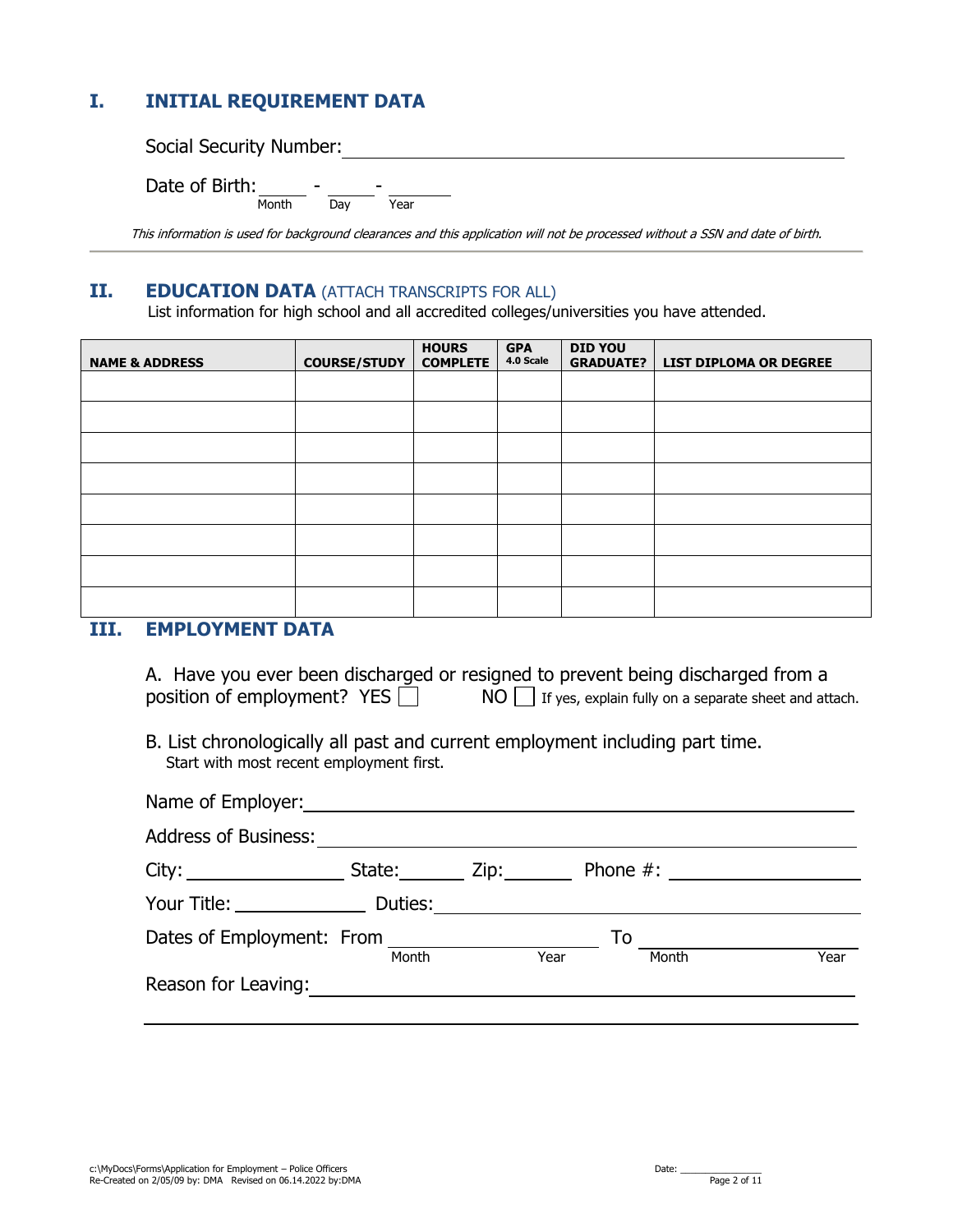| Dates of Employment: From $\frac{1}{M_0}$ Month Year To                                                                                                                                                                        |       |      |    | Month                      | <b>Example 2</b><br><b>Pressure 2</b> |
|--------------------------------------------------------------------------------------------------------------------------------------------------------------------------------------------------------------------------------|-------|------|----|----------------------------|---------------------------------------|
|                                                                                                                                                                                                                                |       |      |    |                            |                                       |
|                                                                                                                                                                                                                                |       |      |    |                            |                                       |
| Address of Business: <u>Address of Business:</u>                                                                                                                                                                               |       |      |    |                            |                                       |
| City: _____________________State: ________ Zip: __________ Phone #: ________________________________                                                                                                                           |       |      |    |                            |                                       |
|                                                                                                                                                                                                                                |       |      |    |                            |                                       |
| Dates of Employment: From<br>Month Year                                                                                                                                                                                        |       |      | To | $\overline{Year}$<br>Month |                                       |
|                                                                                                                                                                                                                                |       |      |    |                            |                                       |
|                                                                                                                                                                                                                                |       |      |    |                            |                                       |
|                                                                                                                                                                                                                                |       |      |    |                            |                                       |
| Address of Business: 2008. Address of Business: 2008. Address of Business: 2008. Address of Business: 2008. Address of Business: 2008. Address of Business: 2008. Address of Business: 2008. Address of Business: 2008. Addres |       |      |    |                            |                                       |
|                                                                                                                                                                                                                                |       |      |    |                            |                                       |
|                                                                                                                                                                                                                                |       |      | To |                            |                                       |
| Dates of Employment: From                                                                                                                                                                                                      | Month | Year |    | Month                      |                                       |
|                                                                                                                                                                                                                                |       |      |    |                            |                                       |
|                                                                                                                                                                                                                                |       |      |    |                            |                                       |
| Address of Business:                                                                                                                                                                                                           |       |      |    |                            |                                       |
|                                                                                                                                                                                                                                |       |      |    |                            |                                       |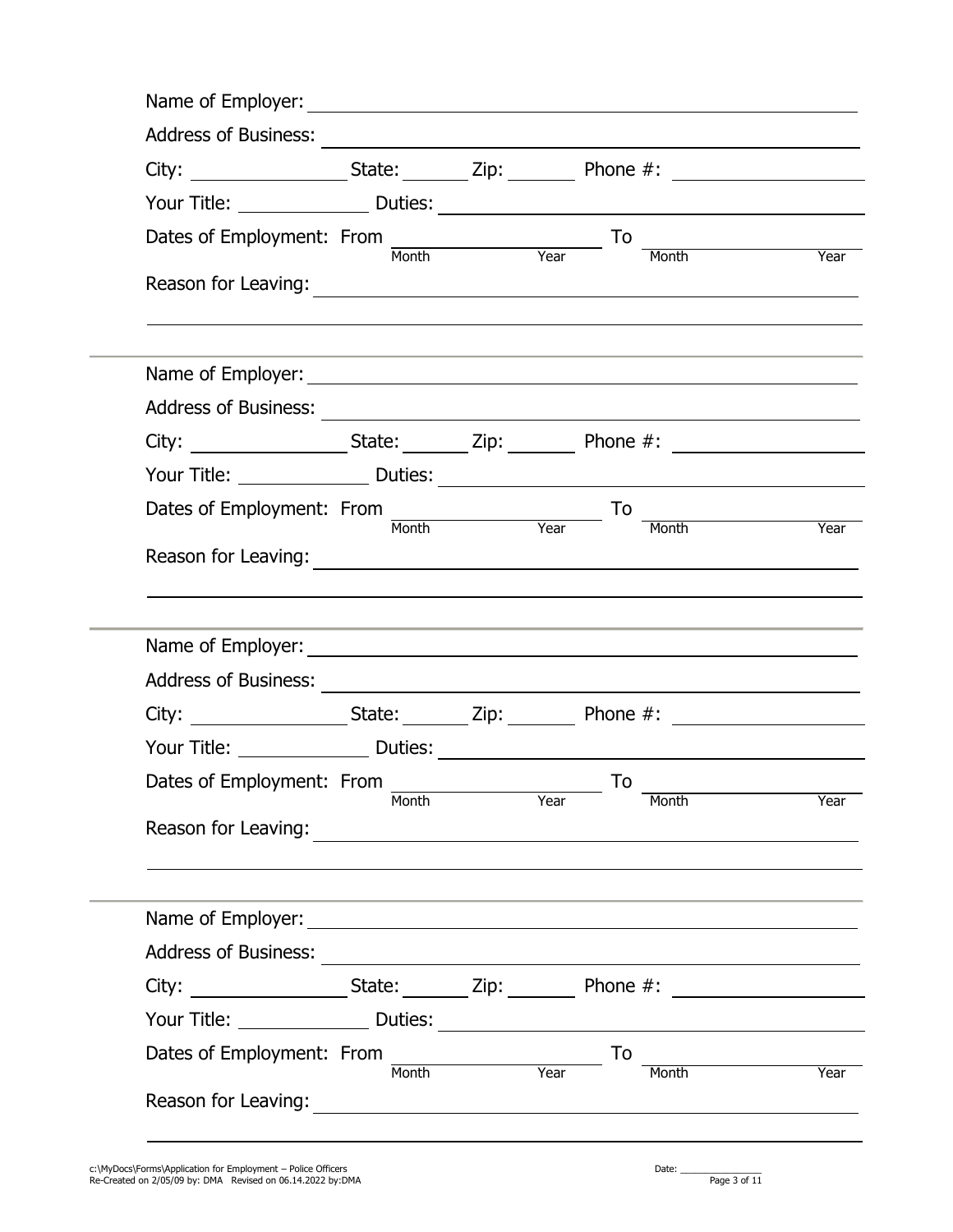| Name of Employer:           |         |      |             |      |
|-----------------------------|---------|------|-------------|------|
| <b>Address of Business:</b> |         |      |             |      |
| City:                       | State:  | Zip: | Phone $#$ : |      |
| Your Title:                 | Duties: |      |             |      |
| Dates of Employment: From   | Month   | Year | To<br>Month | Year |
| Reason for Leaving:         |         |      |             |      |

## **IV. REFERENCES:** (PLEASE DO NO LIST RELATIVES AS REFERENCES.)

| <b>NAME:</b> | <b>ADDRESS:</b> | <b>CITY</b> | <b>STATE</b> | <b>ZIP</b> | <b>PHONE</b> |
|--------------|-----------------|-------------|--------------|------------|--------------|
|              |                 |             |              |            |              |
|              |                 |             |              |            |              |
|              |                 |             |              |            |              |

#### **RESIDENCES DURING THE LAST FIVE YEARS OTHER THAN PRESENT ADDRESS**

| <b>STREET ADDRESS</b> | <b>CITY</b> | <b>STATE</b> | <b>DATE FROM</b> | <b>DATE TO</b> |
|-----------------------|-------------|--------------|------------------|----------------|
|                       |             |              |                  |                |
|                       |             |              |                  |                |
|                       |             |              |                  |                |
|                       |             |              |                  |                |
|                       |             |              |                  |                |
|                       |             |              |                  |                |

#### **V. LAW ENFORCEMENT EXPERIENCE**

|  |  | A. Have you ever been employed by a police department? YES $\Box$ NO $\Box$ |  |  |
|--|--|-----------------------------------------------------------------------------|--|--|
|  |  |                                                                             |  |  |

Where did you complete your basic law enforcement certification program?

Date law enforcement training completed:

Did you receive certification upon completion: YES  $\Box$  NO  $\Box$ 

Length of basic training: Total training hours: \_\_\_\_\_\_\_\_\_\_\_\_\_\_ Weeks of training: \_\_\_\_\_\_\_\_\_\_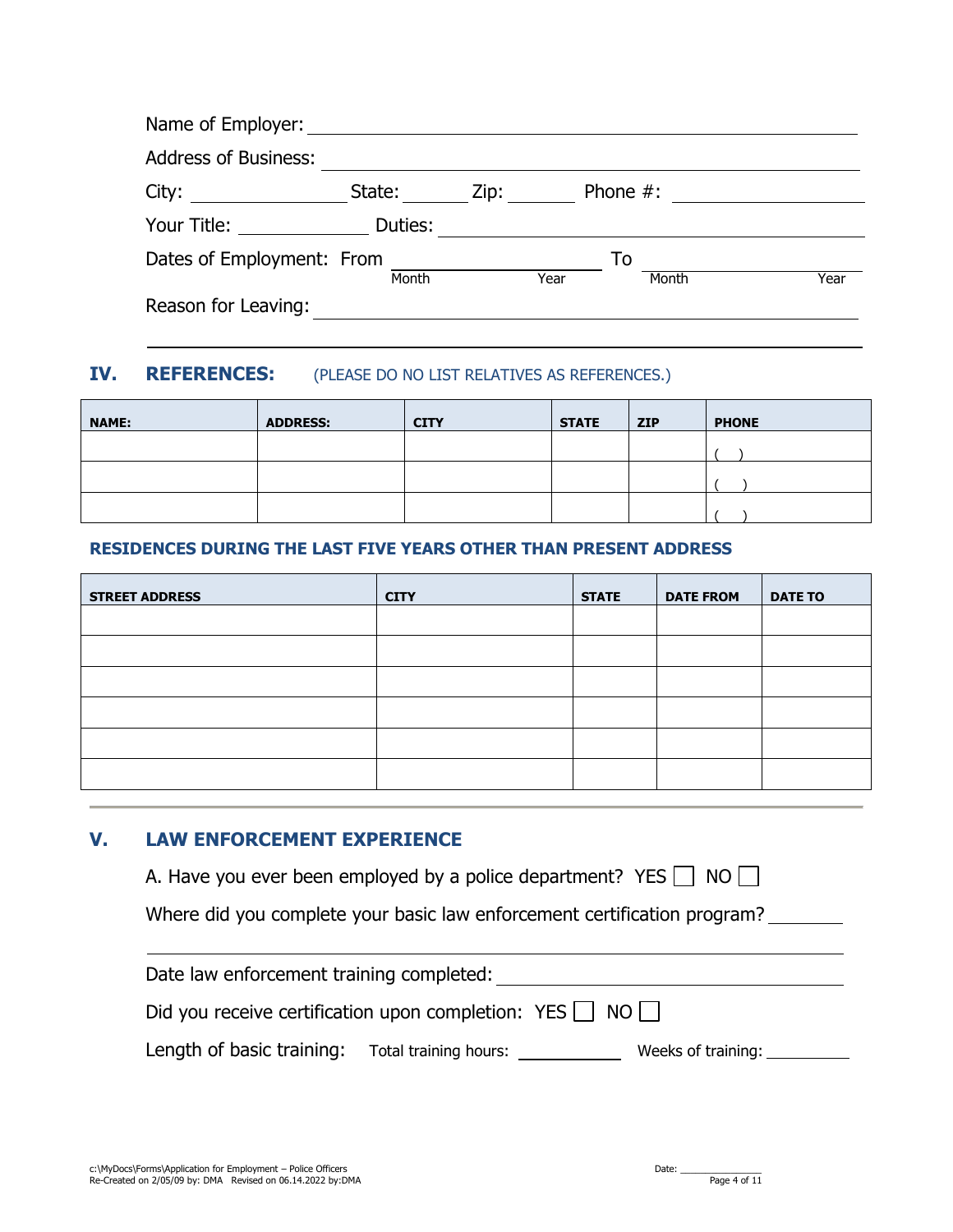| <b>AGENCY</b> | <b>DATE</b><br><b>FROM</b> | <b>DATE</b><br><b>TO</b> | <b>RANK</b> | <b>REASON FOR LEAVING</b> |
|---------------|----------------------------|--------------------------|-------------|---------------------------|
|               |                            |                          |             |                           |
|               |                            |                          |             |                           |
|               |                            |                          |             |                           |
|               |                            |                          |             |                           |

B. Are you eligible for re-hire? YES  $\Box$  NO  $\Box$  If not, explain fully on separate sheet & attach.

| C: List any special training you have received: |  |
|-------------------------------------------------|--|
|-------------------------------------------------|--|

D. Were you ever disciplined? YES  $\Box$  NO  $\Box$  If yes, explain fully on separate sheet & attach.

## **VI. MILITARY HISTORY AND STATUS**

A. Have you ever served in the military or active duty? (Include initial active duty training with the National Guard and the reserves) YES  $\Box$  NO  $\Box$  If yes, attach a copy of your DD214.

| <b>MILITARY BRANCH</b> | <b>DATE</b><br><b>FROM</b> | <b>DATE</b><br><b>TO</b> | <b>HIGHEST RANK</b><br><b>ATTAINED AND RANK AT</b><br><b>SEPARATION</b> | <b>TYPE OF DISCHARGE AND</b><br><b>RE-ENLISTMENT CODE</b> |
|------------------------|----------------------------|--------------------------|-------------------------------------------------------------------------|-----------------------------------------------------------|
|                        |                            |                          |                                                                         |                                                           |
|                        |                            |                          |                                                                         |                                                           |

B. Are you eligible to re-enlist? If not, explain fully on a separate sheet of paper and attach.

C. List any citation and awards received:

D. Were you ever disciplined (court martial, article 15, captain's mast, etc.) while on duty? If yes, fully explain on a separate sheet and attach.

### **VII. VEHICLE CRASH AND ARREST RECORDS**

| A. Do you currently possess a valid operator's license? | Exp. Date:       |
|---------------------------------------------------------|------------------|
| License No.:                                            | State:           |
| Has your license ever been suspended?                   | If yes, explain: |
|                                                         |                  |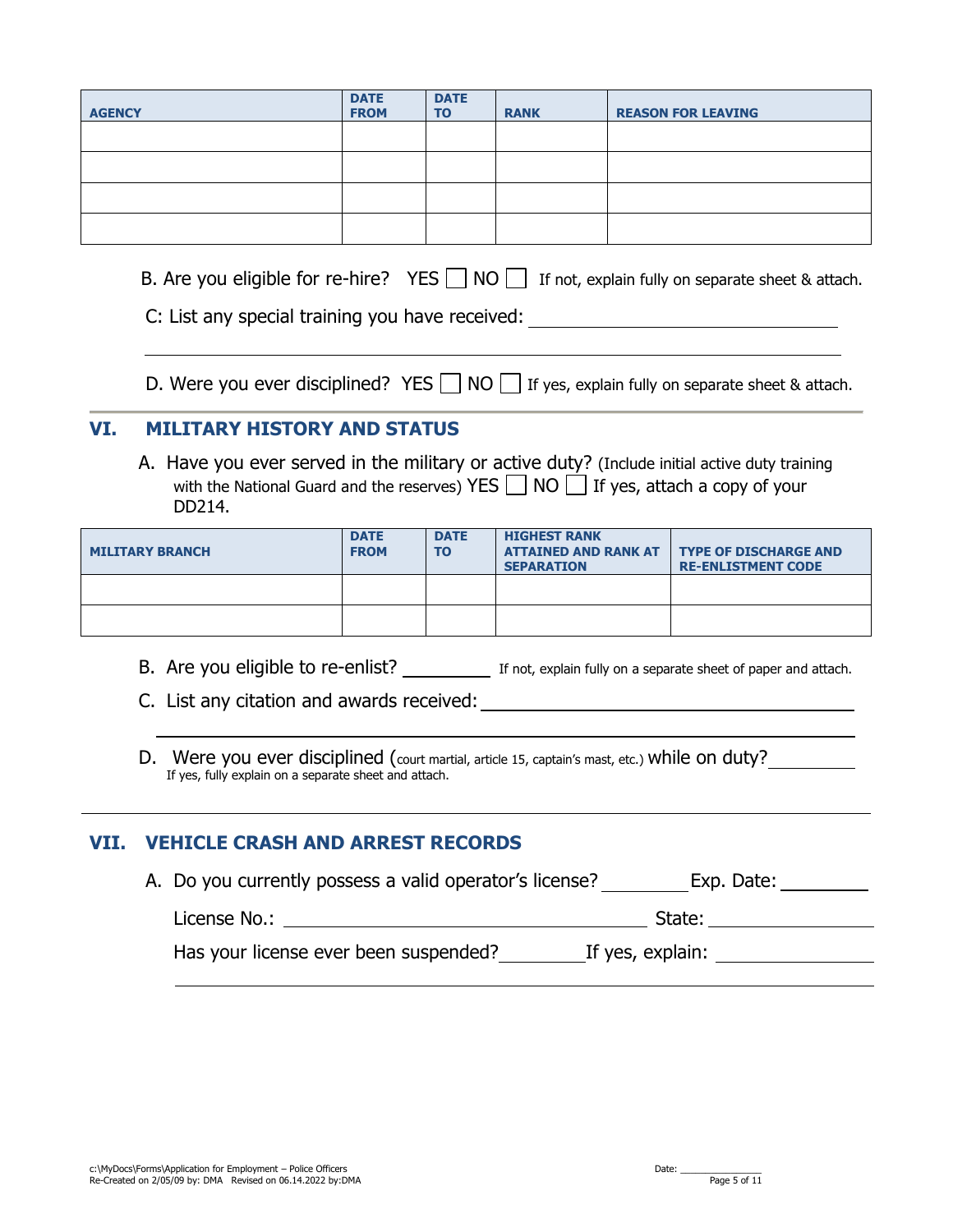## B. List Vehicle crashes in which you have been involved in as a driver:

| <b>DATE</b> | <b>LOCATION</b> | <b>EXPLAIN</b> |
|-------------|-----------------|----------------|
|             |                 |                |
|             |                 |                |
|             |                 |                |
|             |                 |                |
|             |                 |                |

C. Have you ever received a ticket for a traffic offense? YES  $\Box$  NO  $\Box$  If yes, describe below:

| <b>DATE</b> | <b>LOCATION</b> | <b>CHARGE</b> | <b>FINE/ SENTENCE</b> |
|-------------|-----------------|---------------|-----------------------|
|             |                 |               |                       |
|             |                 |               |                       |
|             |                 |               |                       |
|             |                 |               |                       |
|             |                 |               |                       |

D. Have you ever been arrested for a criminal offense? YES  $\Box$  NO  $\Box$  If yes, describe below:

| <b>DATE</b> | <b>LOCATION</b> | <b>CHARGE</b> | <b>FINE/ SENTENCE</b> |
|-------------|-----------------|---------------|-----------------------|
|             |                 |               |                       |
|             |                 |               |                       |
|             |                 |               |                       |
|             |                 |               |                       |
|             |                 |               |                       |

- E. Have you ever been convicted of a felony? YES  $\Box$  NO  $\Box$  If yes, explain on a separate sheet and attach.
- F. Have you ever been arrested for an act that would have been a crime had it been committed by an adult? YES  $\Box$  NO  $\Box$  If yes, describe below:

| <b>DATE</b> | <b>LOCATION</b> | <b>CHARGE</b> | <b>FINE/ SENTENCE</b> |
|-------------|-----------------|---------------|-----------------------|
|             |                 |               |                       |
|             |                 |               |                       |
|             |                 |               |                       |
|             |                 |               |                       |
|             |                 |               |                       |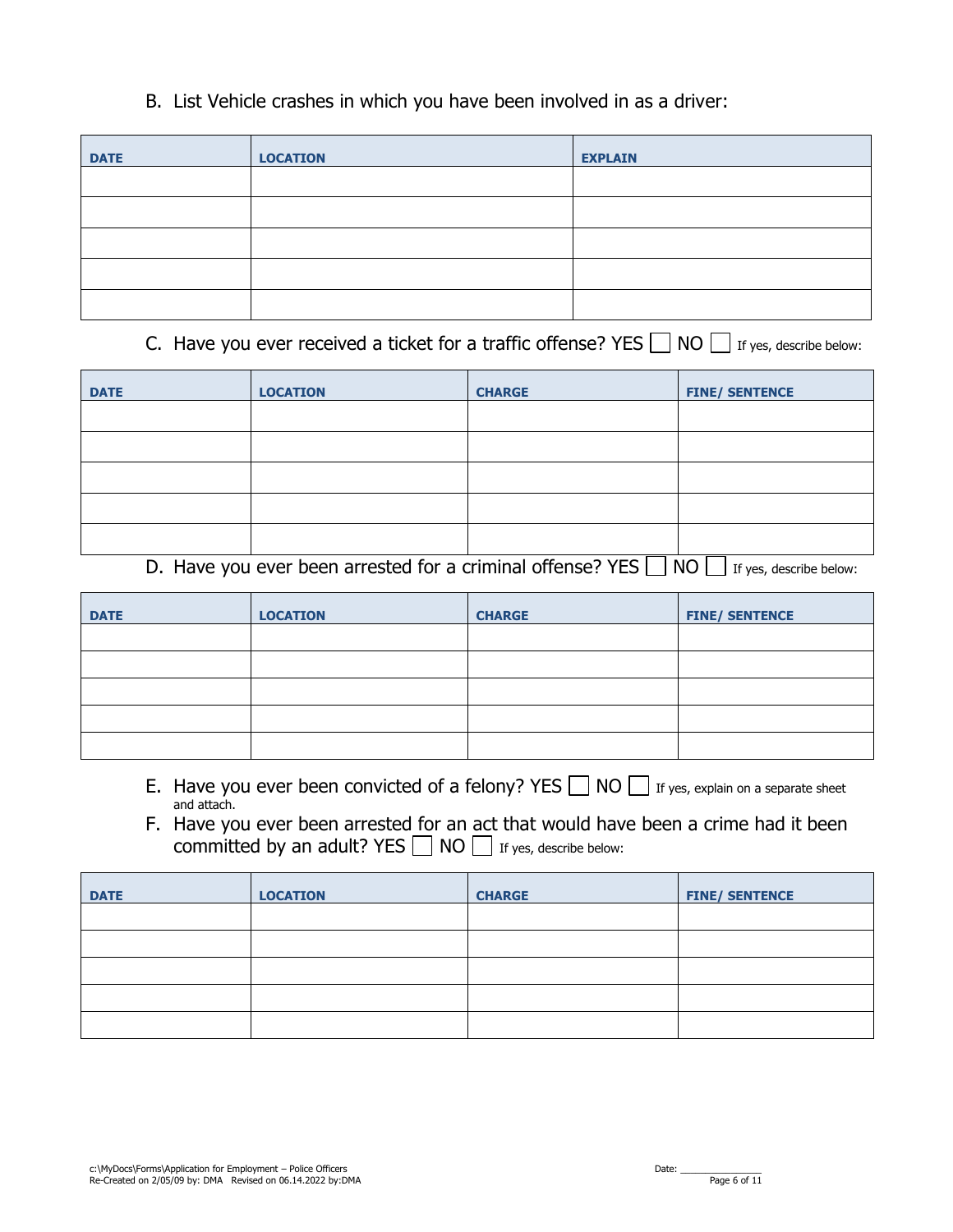## **VIII. MISCELLANEOUS**

| A. Are you a proprietor or part owner of any business or firm? YES $\Box$ NO $\Box$ If yes, |  |
|---------------------------------------------------------------------------------------------|--|
| describe below:                                                                             |  |

| Are there any licenses for this/these business(es) in your name, (i.e. liquor license)? YES $\Box$ NO $\Box$ |  |  |  |
|--------------------------------------------------------------------------------------------------------------|--|--|--|
|--------------------------------------------------------------------------------------------------------------|--|--|--|

|         | B. Have you ever applied for a permit to carry a handgun? YES $\Box$ NO $\Box$ If yes, explain: |
|---------|-------------------------------------------------------------------------------------------------|
| Reason: | Status:                                                                                         |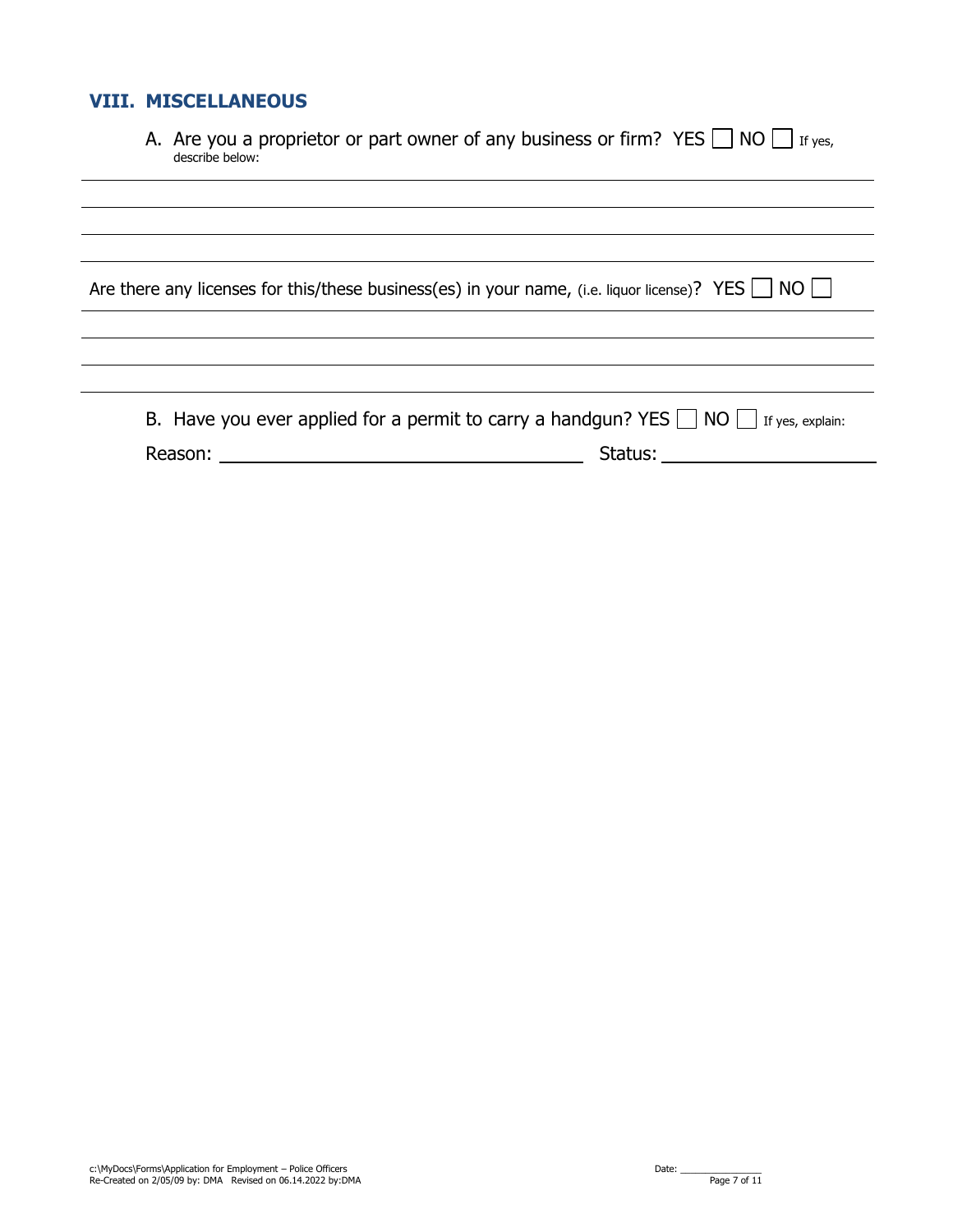#### **BASIC ELIGIBLITY REQUIREMENTS MUST MEET ALL OF THE FOLLOWING REQUIREMENTS:**

- Must be a United States Citizen.
- High School Graduate or equivalent.
- Must be able to pass I.L.E.A PT standards.
- Cannot have a felony conviction or have any criminal action pending against you.
- Cannot have a misdemeanor conviction involving domestic battery.
- Must have no convictions for driving under the influence of drugs.
- Shall not have received other than an honorable discharge, or other discharge with honorable conditions.
- Must be of good moral character.
- Must possess a valid driver's license.
- Eye Requirement: Correctable 20/50.
- Must be at least 21 years of age and maximum of 35 years of age when appointed as a police employee.

#### **INSTRUCTIONS**

No exceptions will be made for anyone not meeting all requirements. Any application for police employment received in this office after competitive examinations begin shall be held until selections begin for the following Recruit Academy.

The application must be filled out by the applicant and must be hand written in black ink. Answer all questions. If the question does not apply, state: "none" or "does not apply".

DO NOT enclose original birth certificate.

It is important that you clearly and correctly indicate your mailing address and telephone number(s). In the event any address or phone number(s) change after filing your application, mail notification of said change to us immediately.

Applications will not be considered until complete in every aspect. Incomplete applications will be considered void and destroyed. Any misrepresentation of facts on the application will disqualify the applicant.

Please do not make inquiry regarding the status of your application, as you will receive appropriate information concerning your application routinely and in due time. Completed applications will be kept one full year from the date the selection process ends. After that time they will be considered inactive and will be destroyed.

#### **RESERVE OFFICER**

Please indicate if your service is for community service only same as a Reserve Officer.

- Reserve Officers must be able to work and train a minimum of 16 hours each month.
- Reserve Officers must have a 9 millimeter or .40 caliber (preferably .40 caliber) firearm that is approved by the firearms training officer.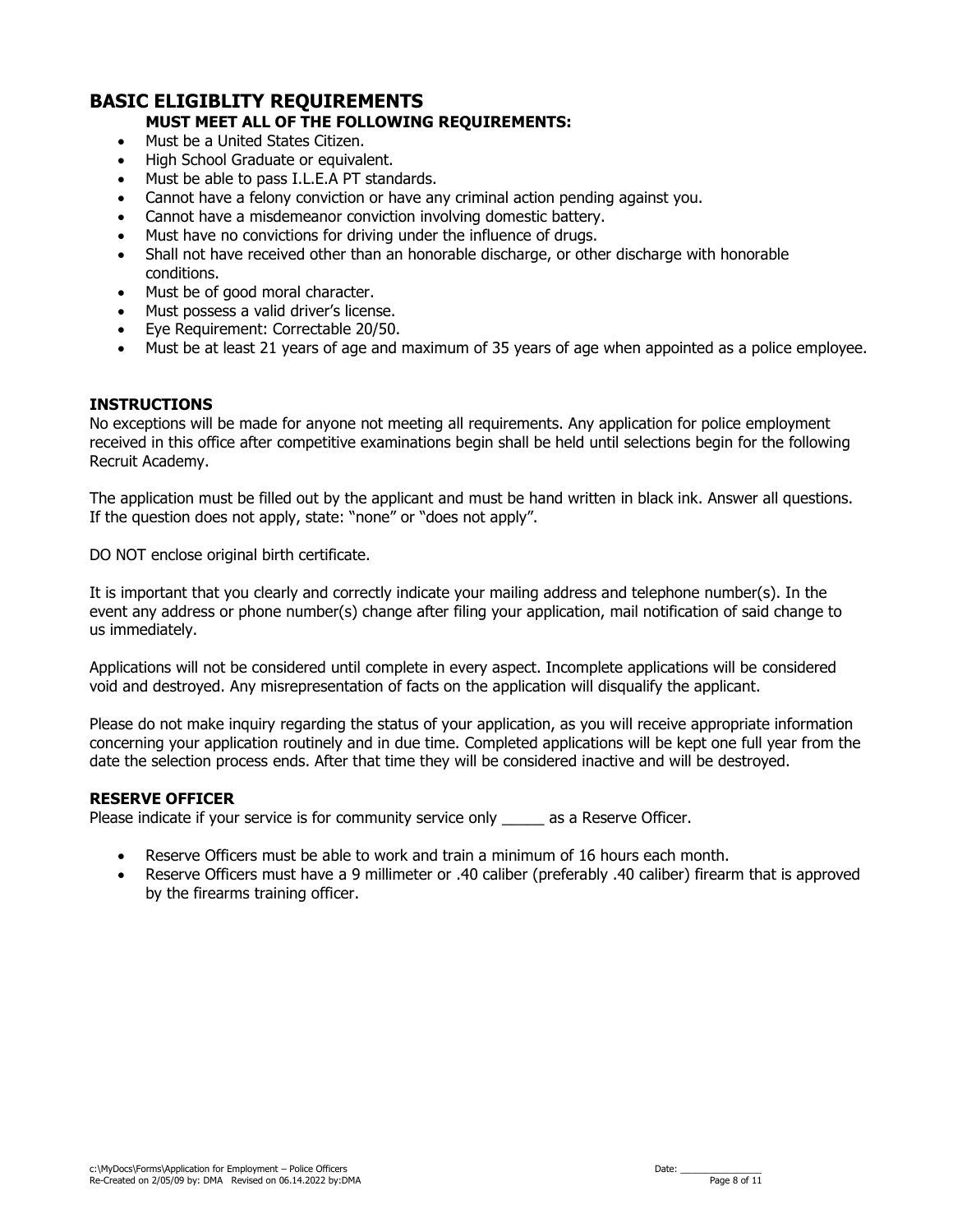## **I certify that:**

- 1.) All required items are included in this application.
	- a.) Birth Certificate (copy only)
	- b.) High School (grade reports are not accepted)
	- c.) College Transcripts (grade reports are not accepted)
	- d.) Military: DD214 (if veteran), DD217 (if active duty)
		- If active military, letter of endorsement from military commander.
		- Any supporting letters of commendations from military personnel file.
		- Copies of specialized training certificates and awards.
	- e.) Previous Law Enforcement Documentation
		- Copy of Law Enforcement Academy Certificate.
		- Copies of performance appraisals from the last three (3) years.
		- Letter of endorsement from supervisor and law enforcement agency commander.
		- Copies of commendations and awards.
	- f.) Photograph (2  $\frac{1}{2}$  head and shoulder shot)
- 2.) I have personally completed this application.
- 3.) Signed Waiver form (enclosed)

#### **I swear or affirm under penalty of perjury that all information contained in this application is true and accurate to the best of my knowledge.**

**Signature** 

Date

#### **CHECK THE APPLICATION CAREFULLY. BE CERTAIN THAT ALL ITEMS ARE COMPLETE BEFORE MAILING.**

**THIS APPLICATION WILL BE RETURNED TO YOU IF ALL THE INFORMATION IS NOT COMPLETED AND ALL REQUIRED DOCUMENTS ARE NOT ATTACHED.** 

# **HAND DELIVER TO: PLACE PHOTOGRAPH**

**CLARKSVILLE POLICE DEPARTMENT 1970 Broadway Clarksville, IN 47129 ATTN: Lt. Col. David Kirby**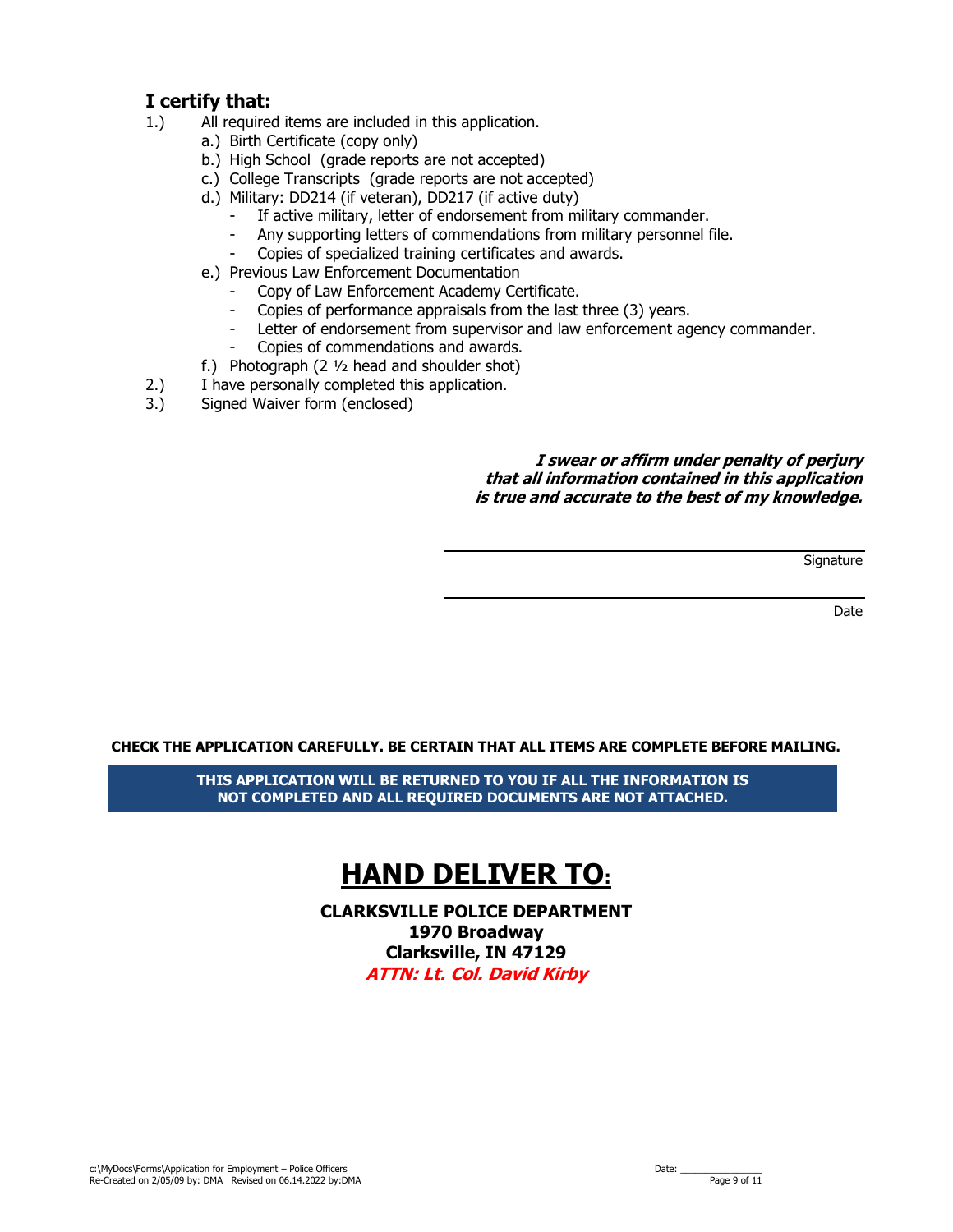

**Mark R. Palmer** Chief of Police

**David Kirby** Asst. Chief of Police

**Tim Hauber** Safety Director

**Town of Clarksville Board of Police Commissioners**

**Randall Coleman** Chair

**Mark Sutherland** Vice Chair

> **Lester Allen** Board Secretary

**Crime Busters**  (812) 284-4636

**www.ClarksvillePolice.com**

## **CLARKSVILLE POLICE DEPARTMENT**

**EXECUTE:**<br>
<u>WWW.ClarksvillePolice.com</u> **1970 Broadway, Clarksville, Indiana 47129 ● Phone (812) 288-7151 Fax (812) 283-8680**

## **EMPLOYMENT RELEASE CONSENT FORM**

I, \_\_\_\_\_\_\_\_\_\_\_\_\_\_\_\_\_\_\_\_\_\_\_\_\_\_\_\_\_\_\_\_\_\_\_, release my employers from liability or harm to discuss my personal employment history, reviews, job titles, and reasons for separations, punctuality, dependability, disciplinary, sick leave, safety, financial, honesty, and other records with the investigative members of the Clarksville Police Department.

Dated this \_\_\_\_\_\_\_\_\_\_ day of \_\_\_\_\_\_\_\_\_\_\_, 20 \_\_\_.

\_\_\_\_\_\_\_\_\_\_\_\_\_\_\_\_\_\_\_\_\_\_\_\_\_\_\_\_\_\_ Signature of Applicant